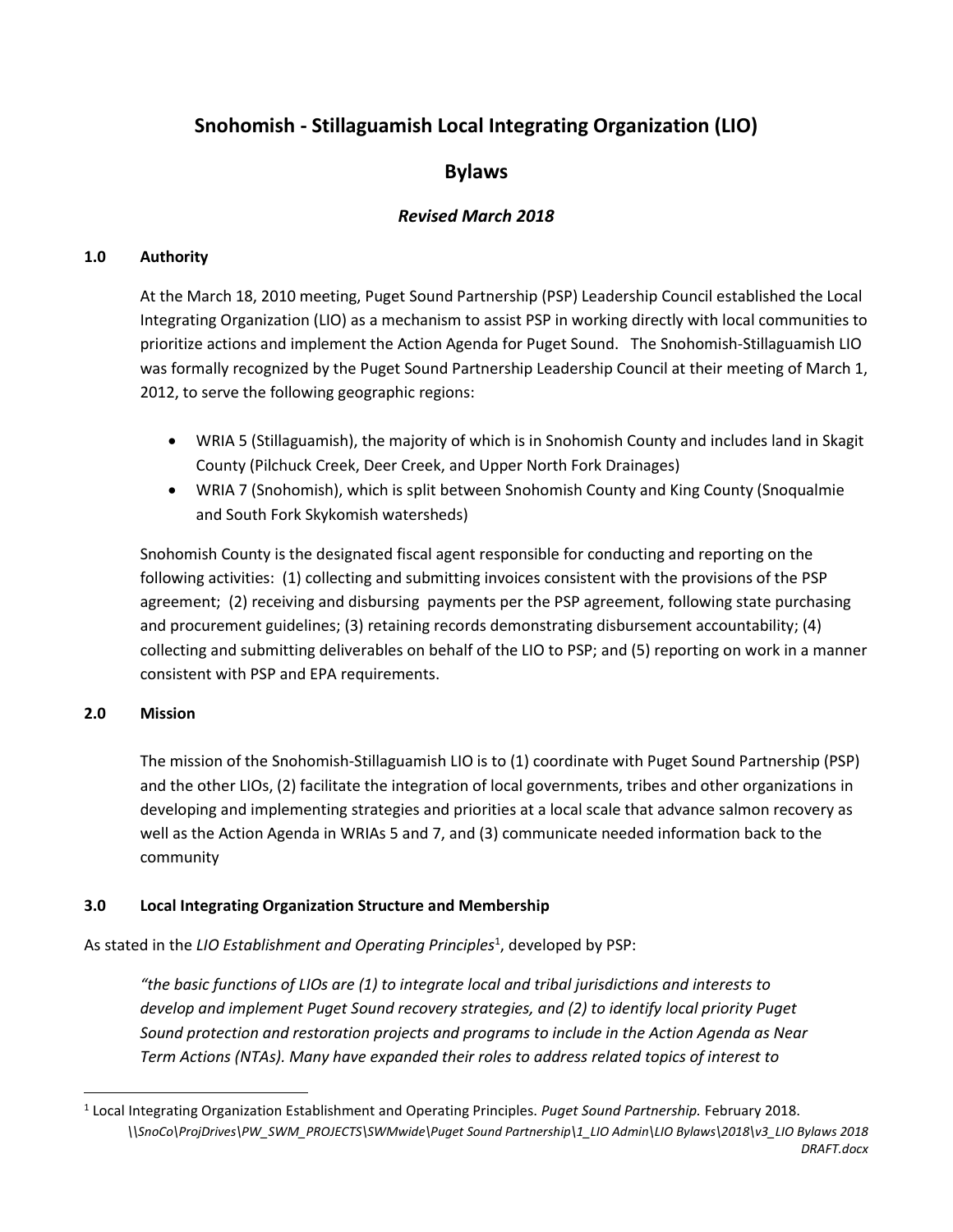*their memberships. LIOs determine the appropriate composition of committees and decisionmaking bodies to meet the tasks as outlined in their scope of work with the Partnership and to meet the needs of their membership.*

*One of the LIOs responsibilities is to fully integrate with or maintain a direct relationship with the local lead entities with overlapping geographies in order to streamline priorities, processes and capacity. "Direct relationship" is defined as: close coordination between lead entity (ies) and LIO staff (minimum of quarterly check-ins); structural integration or overlap of LIO and lead entity committees (technical, policy, decision-making, etc.); and integration or alignment of the priorities articulated with the local Plans and salmon recovery plan(s)."*

The goal of the new LIO structure is to better integrate the salmon recovery Lead Entity and the LIO such that the recovery efforts are complementing each other. Fully integrating salmon recovery and the LIO is underway in WRIA 5, with 2018 being the first year implementing this new organizational structure. The Stillaguamish Watershed Council comprises the LIO Implementation Committee for WRIA 5.

## **3.1 LIO Executive Committee**

The *LIO Executive Committee* will lead the Snohomish-Stillaguamish LIO. The LIO Executive Committee is responsible for (1) establishing a vision for the LIO based on local priorities, (2) maintaining accountability and oversight for the LIO, and (3) final, local decision making authority on behalf of the Snohomish-Stillaguamish LIO.

## **3.1.1 Membership**

The LIO Executive Committee is an inter-organizational group, with membership as follows:

| <b>LIO Executive Committee Member Organization</b>              | # of                   |
|-----------------------------------------------------------------|------------------------|
|                                                                 | <b>Representatives</b> |
| Local Governments                                               |                        |
| <b>King County</b>                                              | 1                      |
| <b>Snohomish County</b>                                         | 1                      |
| City in the Action Area with a population equal to or exceeding | 1                      |
| 75,000                                                          |                        |
| City from the King County portion of the Snoqualmie Basin       | 1                      |
| City from the Snohomish County portion of the Snohomish Basin   | 1                      |
| City from the Stillaguamish Basin                               | 1                      |
| Port of Everett                                                 | 1                      |
| Tribes                                                          |                        |
| <b>Stillaguamish Tribe</b>                                      | 1                      |
| <b>Tulalip Tribes</b>                                           | 1                      |
| Other                                                           |                        |
| <b>Snohomish Conservation District</b>                          | 1                      |

#### **3.1.2 Leadership**

*\\SnoCo\ProjDrives\PW\_SWM\_PROJECTS\SWMwide\Puget Sound Partnership\1\_LIO Admin\LIO Bylaws\2018\v3\_LIO Bylaws 2018 DRAFT.docx*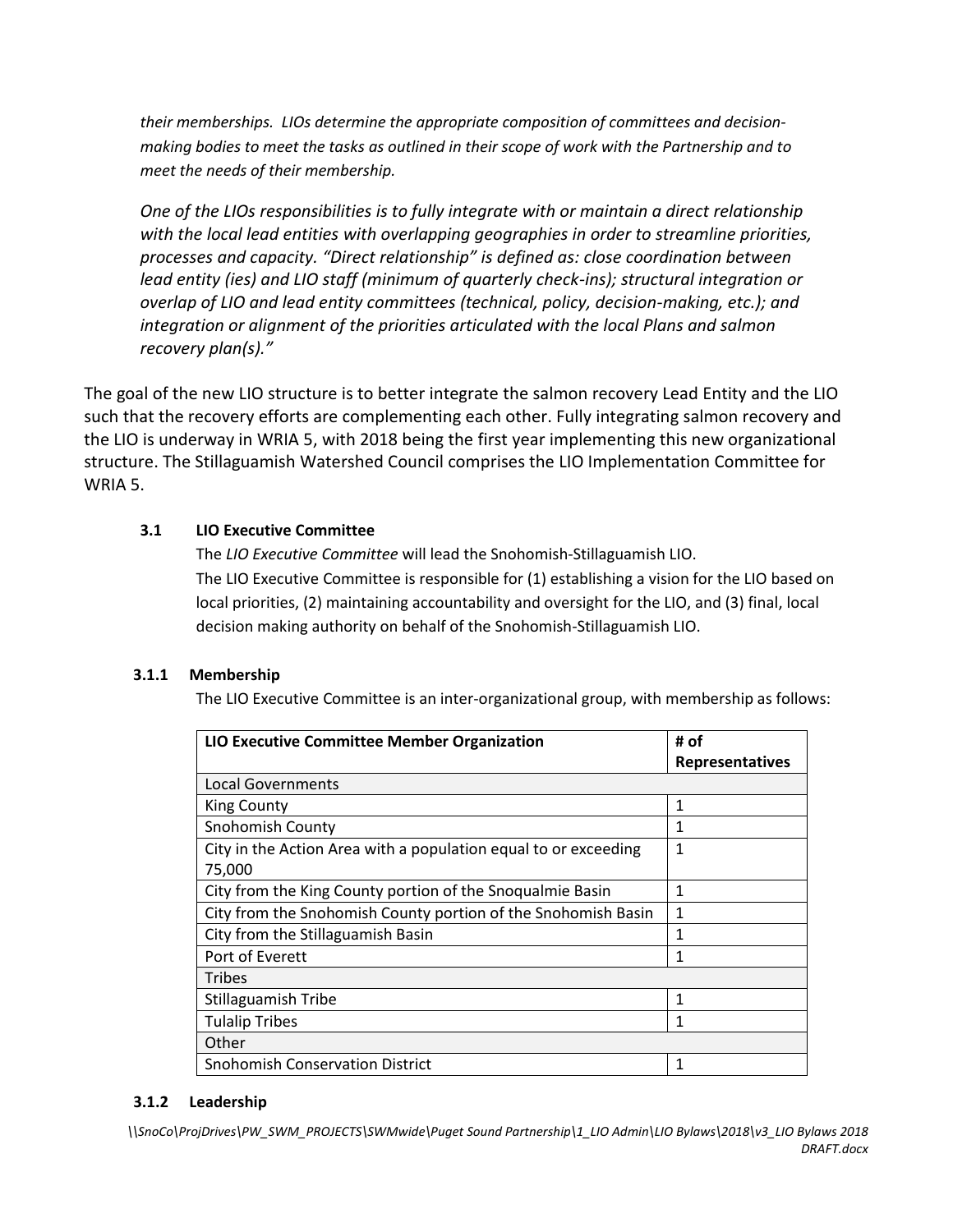The LIO Executive Committee shall elect a chairperson and vice-chairperson, or co-chairs, to (1) preside over committee meetings, (2) develop the agenda with other committee members, (3) hold special meetings, (4) cancel meetings and (5) serve as the committee spokesperson.

#### **3.1.3 Terms**

LIO Executive Committee members serve a two year term.

#### **3.1.4 Decision Making**

The LIO Executive Committee makes decisions for the LIO unless otherwise delegated to the Implementation Committees, as is done with the local NTA direct award allocation. The LIO Executive Committee will strive for consensus on decisions, but will move forward with a majority vote while fully documenting the concerns raised by the minority vote. Different degrees of consensus range from:

- Full endorsement: I like it.
- Endorsement with a minor point of contention: Basically, I like it.
- Agreement with reservations: I can live with it.
- Stand aside: I don't like it, but I don't want to hold up the group.
- Block: I can't live with it.

Whenever possible, the LIO Executive Committee will incorporate the recommendations of the LIO Implementation Committees in their decision-making process.

Decisions made during a committee member's absence will not be revisited, unless exceptional reasons are presented and the LIO Executive Committee agrees to revisit the issue. Absence from the meetings and failure to designate an alternate/designee or communicate views will be acknowledged as concurrence with the consensus outcome.

Letters of support will be provided in accordance with the LIO's established procedures. For more information refer to the *[Snohomish-Stillaguamish Local Integrating Organization Proposed](https://snohomishcountywa.gov/3555/LIO---About-the-LIO)  Policies* [for Letters of](https://snohomishcountywa.gov/3555/LIO---About-the-LIO) *Support* document.

#### **3.2 LIO Implementation Committees**

The *LIO Implementation Committees* serve as an advisory body to the LIO Executive Committee. Where decisions have been delegated to the Implementation Committees, their role will be expanded to provide the primary technical and policy development body with final authority over implementation actions (i.e. NTAs and projects). The LIO Implementation Committees are structured to serve their purpose of providing relevant information and recommendations by incorporating representation from groups with a working knowledge of projects that implement the Action Agenda in the Snohomish and Stillaguamish watersheds. The Stillaguamish Watershed Council will function as the LIO Implementation Committee for the Stillaguamish Basin. Membership may need to be expanded to accommodate LIO content, whether that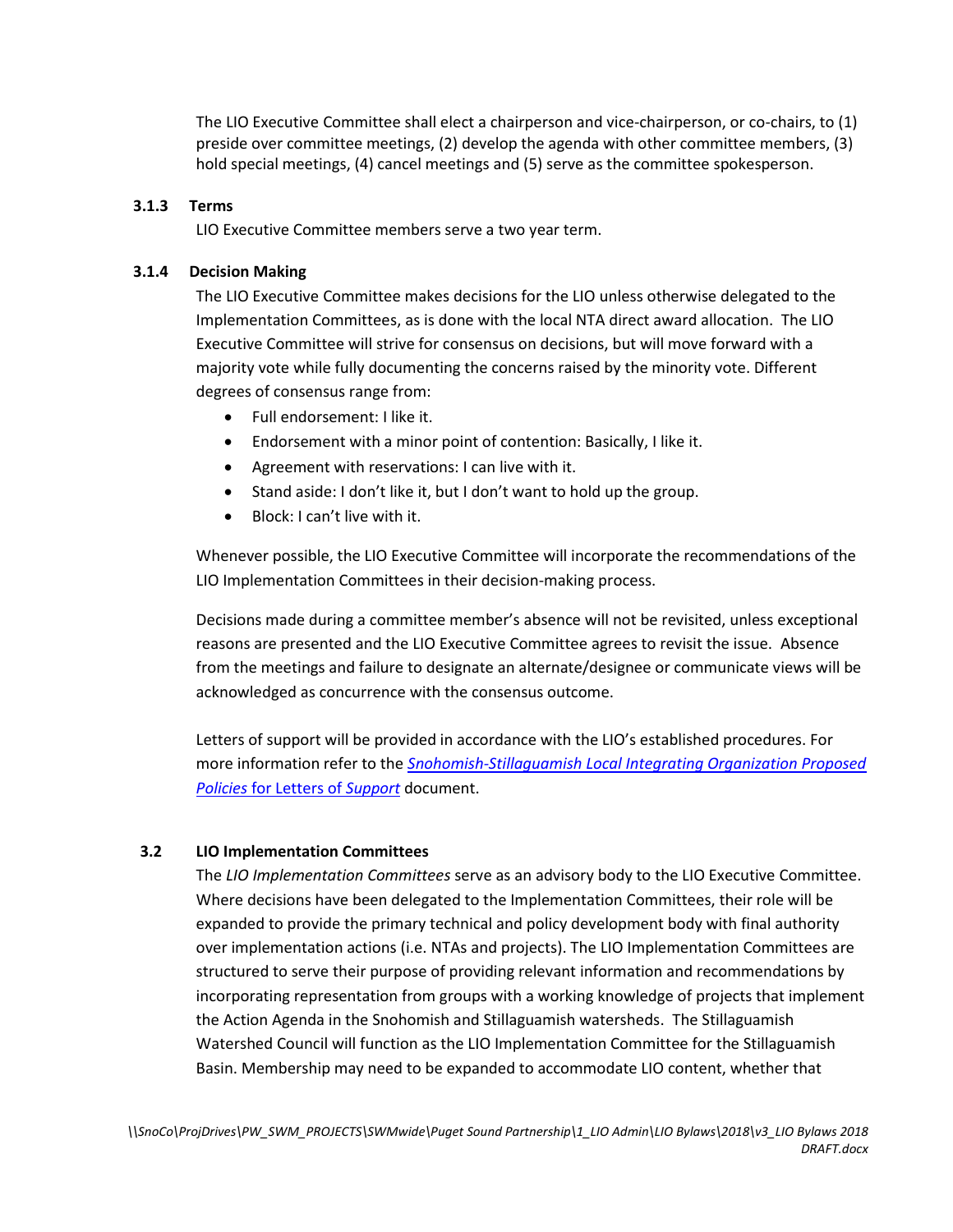means a permanent seat for a new subject matter expert or on a temporary/ad-hoc basis depending on the topical issue.

## **3.2.1 Membership**

The LIO Implementation Committees are a broad and inclusive representation of partners working on implementation of the Action Agenda, with membership as follows:

| <b>Snohomish LIO</b><br>Implementation<br><b>Committee Member</b><br>Organization | # of<br><b>Representatives</b> | <b>Stillaguamish</b><br><b>Watershed Council</b><br><b>Member</b><br>Organization | # of<br><b>Representatives</b> |
|-----------------------------------------------------------------------------------|--------------------------------|-----------------------------------------------------------------------------------|--------------------------------|
| <b>King County</b>                                                                | $1 - 2$                        | Snohomish County<br>Council                                                       | $\mathbf{1}$                   |
| King Conservation District<br>King County ECO Net                                 | $\mathbf{1}$<br>$\mathbf{1}$   | Snohomish County<br>Snohomish<br>Conservation<br><b>District</b>                  | $\mathbf{1}$<br>$\mathbf{1}$   |
| Nongovernmental<br>organizations                                                  | $1 - 4$                        | <b>Skagit Conservation</b><br><b>District</b>                                     | $\mathbf{1}$                   |
| Other municipal<br>representatives                                                | $\mathbf{1}$                   | Nongovernmental<br>organizations                                                  | 8                              |
| Port of Everett                                                                   | $\mathbf{1}$                   | Other municipal<br>representatives                                                | $\overline{2}$                 |
| Small municipal planning<br>department                                            | $\mathbf{1}$                   | Citizen/Residents                                                                 | $\overline{2}$                 |
| Snohomish Basin Salmon<br>Recovery Forum                                          | $\mathbf{1}$                   | Small municipal<br>planning<br>department                                         | $\mathbf{1}$                   |
| <b>Snohomish Conservation</b><br><b>District</b>                                  | $\mathbf{1}$                   | Stillaguamish Tribe                                                               | $\mathbf{1}$                   |
| Snohomish County                                                                  | $1 - 2$                        | <b>Tulalip Tribes</b>                                                             | $\mathbf{1}$                   |
| Snohomish County<br><b>Agricultural Advisory</b><br><b>Board</b>                  | $\mathbf{1}$                   | <b>US Forest Service</b>                                                          | $\mathbf{1}$                   |
| Snohomish County<br><b>Marine Resources</b><br><b>Advisory Committee</b>          | $\mathbf{1}$                   | Washington Dept.<br>of Ecology                                                    | $\mathbf{1}$                   |
| Snohomish County<br>Planning & Development<br>Services                            | $\mathbf{1}$                   | Washington Dept.<br>of Fish and Wildlife                                          | $\mathbf{1}$                   |
| Snohomish Health District<br>(County or municipal<br>health department)           | $\mathbf{1}$                   |                                                                                   |                                |
| Snoqualmie Tribe                                                                  | $\mathbf 1$                    |                                                                                   |                                |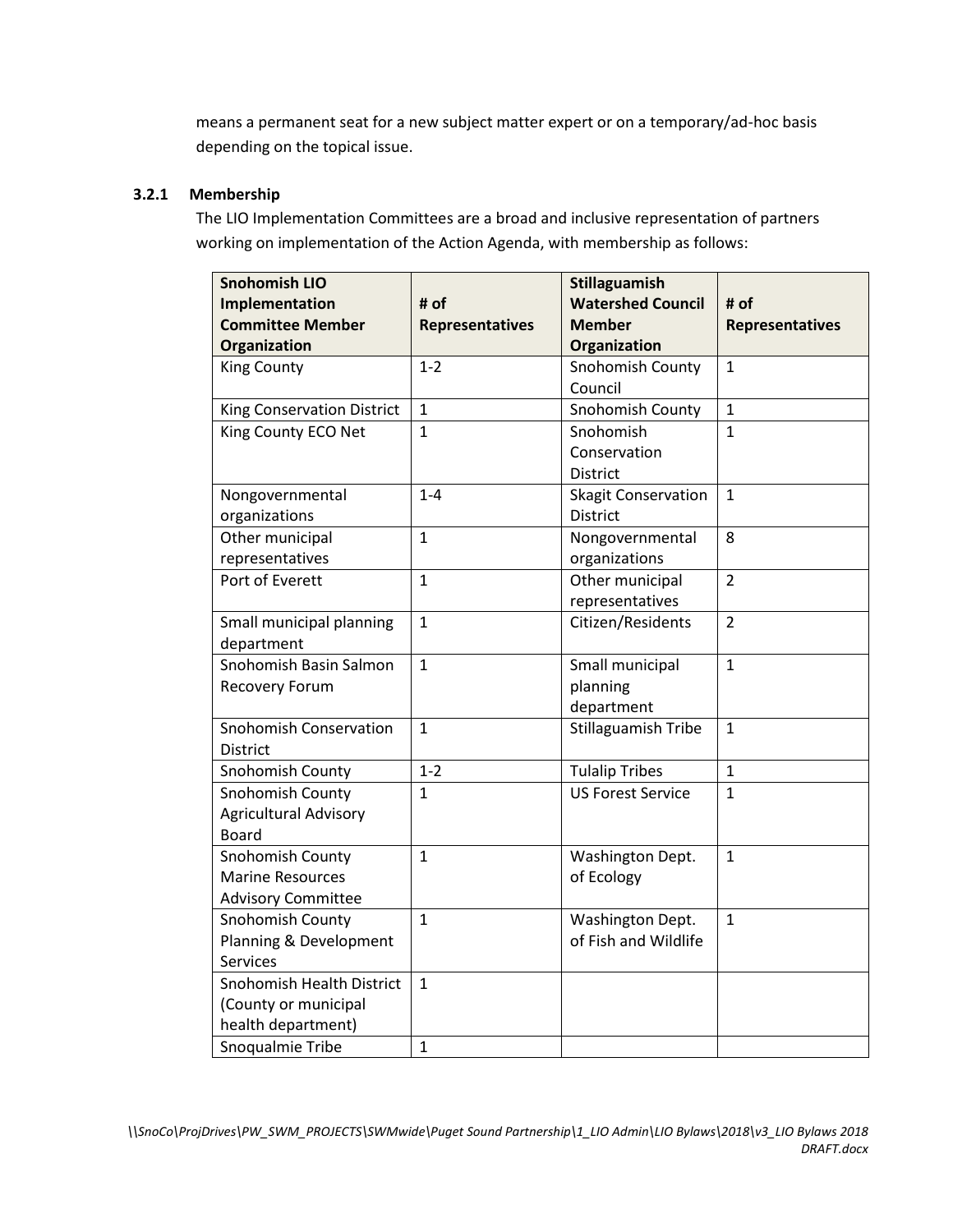| Snoqualmie Watershed           |  |  |
|--------------------------------|--|--|
| Forum                          |  |  |
|                                |  |  |
| <b>Tulalip Tribes (Natural</b> |  |  |
| <b>Resources Department)</b>   |  |  |
| <b>WSU Snohomish County</b>    |  |  |
| Extension                      |  |  |

#### **3.2.2 Leadership**

The Implementation Committees will select a Chair and an alternate, or co-chairs, to preside over committee meetings, assist in development of meeting agendas and make recommendations to the LIO Executive Committee. The LIO Coordinator in consultation with the Chair, or co-chairs, will schedule LIO Implementation Committee meetings on behalf of the LIO Implementation Committee. The Coordinator will work closely with the Stillaguamish Watershed Council Coordinator to integrate LIO content within the existing salmon recovery work plan.

## **3.2.2.1 Subcommittees**

The LIO Implementation Committees can establish ad hoc committees and work groups to advise or advance the Action Agenda priorities not currently coordinated by existing forums or committees. The Stillaguamish Watershed Council operates with both standing subcommittees and ad-hoc work groups that provide recommendations to the full Stillaguamish Watershed Council for decision-making. Standing subcommittees include the: Technical Advisory Group, Capacity Fund Subcommittee, and Stewardship Subcommittee. Refer to th[e Stillaguamish Watershed Council Bylaws](http://www.stillaguamishwatershed.org/Home.html) for more detail on their subcommittees. As part of the effort to better integrate the LIO and salmon recovery Lead Entity, some NTAs will be reviewed by technical experts from the Snohomish Technical Committee.

#### **3.2.3 Terms**

LIO Implementation Committee members serve a two year term minimum. The LIO Implementation Chair and Alternate, or co-chairs, will serve two year terms. The Stillaguamish [Watershed Council Bylaws](http://www.stillaguamishwatershed.org/Home.html) dictate that their officers serve one year terms.

#### **3.2.4 Decision Making**

The Implementation Committees make recommendations to the LIO Executive Committee on matters within their purview. All decisions and recommendations made by the Snohomish LIO Implementation Committee will be reached by consensus. Where agreement cannot be reached by consensus, the Implementation Committee will submit majority and minority reports to the Executive Committee. Stillaguamish Watershed Council decisions are made by majority vote of members, or their designees, present at a regularly scheduled meeting of the full body.

#### **3.3 State and Federal Agency Participation**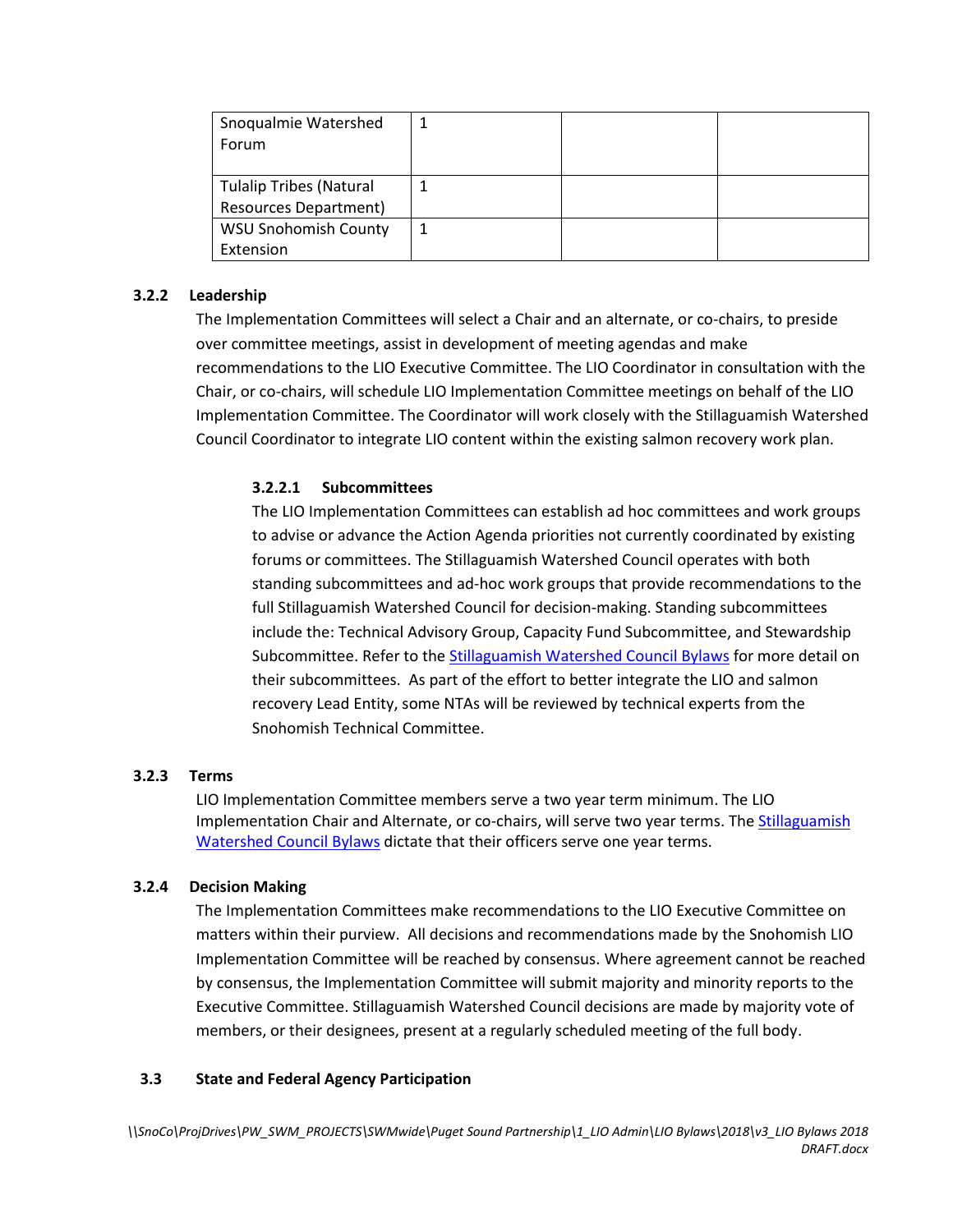State and Federal agencies are important recovery partners and their feedback can help guide the LIO mission. As the LIO is intended to be comprised of local recovery experts, State and Federal agencies are invited to participate in the LIO Committees. They will be allowed full voting privileges on the IC. New state agency seats recognized on the EC will be limited to one and will have voting privileges.

## **3.4 Membership Guidelines**

## **3.4.1 Selection of new member(s) (agencies and/or organizations)**

Agencies and organizations with a desire to join the LIO (either Committee) must submit a letter of interest to the LIO Coordinator. The LIO Coordinator will provide letters of interest to the committee(s) for review. Membership decisions will be approved by consensus.

## **3.4.2 Selection of representatives and alternates or designees**

Agencies, tribes, and non-governmental organizations select their own representatives, and one alternate/designee for each representative, on the LIO Executive Committee and LIO Implementation Committee.

## **3.4.3 Responsibilities**

The duties of each LIO Committee member are as follows:

- Supporting the mission of the LIO
- Representing the interests of their respective agency or organization, rather than their own personal interests
- Attending, or have their alternate/designee attend, LIO Committee meetings regularly
- Reviewing background materials provided in advance of the meetings and being ready to participate in discussions
- Working cooperatively with other members, recognizing that working within a diverse group can mean balancing competing objectives and compromising

## **3.4.4 Position Changes or Resignations**

Both Implementation Committee and Executive Committee member positions can be changed by action(s) of the Executive Committee. Members or organizations within either of the Committees may resign in good standing by sending a letter of resignation to the Executive Committee via the LIO Coordinator. Resigning members should provide the name of an interim/final replacement to represent their organization.

## **4.0 LIO Operating Procedures**

## **4.1 Open Public Meetings**

All meetings of the LIO Executive Committee and LIO Implementation Committees are open to the general public. All decisions and actions will be taken in an open session. Meeting agendas will be